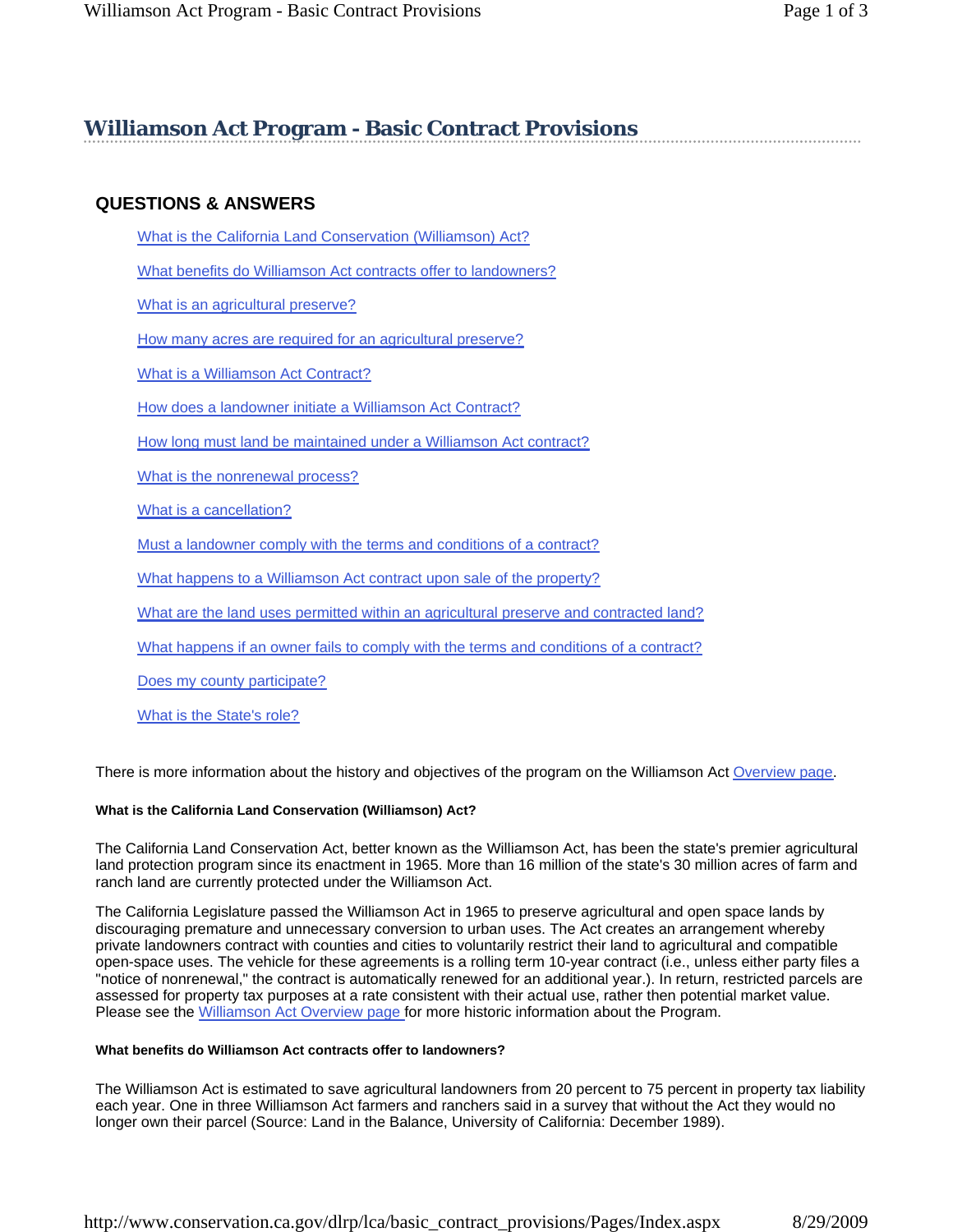#### **What is an agricultural preserve?**

An agricultural preserve defines the boundary of an area within which a city or county will enter into contracts with landowners. The boundary is designated by resolution of the board of supervisors (board) or city council (council) having jurisdiction. Only land located within an agricultural preserve is eligible for a Williamson Act contract. Preserves are regulated by rules and restrictions designated in the resolution to ensure that the land within the preserve is maintained for agricultural or open space use.

#### **How many acres are required for an agricultural preserve?**

An agricultural preserve must consist of no less than 100 acres. However, in order to meet this requirement two or more parcels may be combined if they are contiguous, or if they are in common ownership. Smaller agricultural preserves may be established if a board or council determines that the unique characteristic of the agricultural enterprise in the area calls for smaller agricultural units, and if the establishment of the preserve is consistent with the General Plan. Preserves may be made up of land in one or more ownerships.

## **What is a Williamson Act Contract?**

A Williamson Act Contract is the legal document that obligates the property owner, and any successors of interest, to the contract's enforceable restrictions.

# **How does a landowner initiate a Williamson Act Contract?**

A landowner interested in enrolling land in a contract should contact the local planning department of the county in which the land is located to obtain information and instructions.

# **How long must land be maintained under a Williamson Act contract?**

The minimum term for a contract is 10 years. However, some jurisdictions exercise the option of making the term longer, up to twenty years. Contracts renew automatically every year unless the nonrenewal process is initiated.

## **What is the nonrenewal process?**

Either the local government, or landowner, can initiate the nonrenewal process. A "notice of nonrenewal" starts the 9 -year nonrenewal period. During the nonrenewal process, the annual tax assessment gradually increases. At the end of the 9-year nonrenewal period, the contract is terminated.

# **What is a cancellation?**

Only the landowner can petition to cancel a contract. To approve a tentative contract cancellation, a county or city must make specific findings that are supported by substantial evidence. The existence of an opportunity for another use of the property is not sufficient reason for cancellation. In addition, the uneconomic character of an existing agricultural use shall not, by itself, be a sufficient reason to cancel a contract. The landowner must pay a cancellation fee equal to 12 1/2 percent of the cancellation valuation of the property. More details on the cancellation process are outlined on this page.

## **Must a landowner comply with the terms and conditions of a contract?**

Yes. A Williamson Act contract secures an enforceable restriction. Failure to meet the conditions of the contract may be considered a breach of the contract.

# **What happens to a Williamson Act contract upon sale of the property?**

A Williamson Act contract runs with the land and is binding on all successors in interest of the landowner.